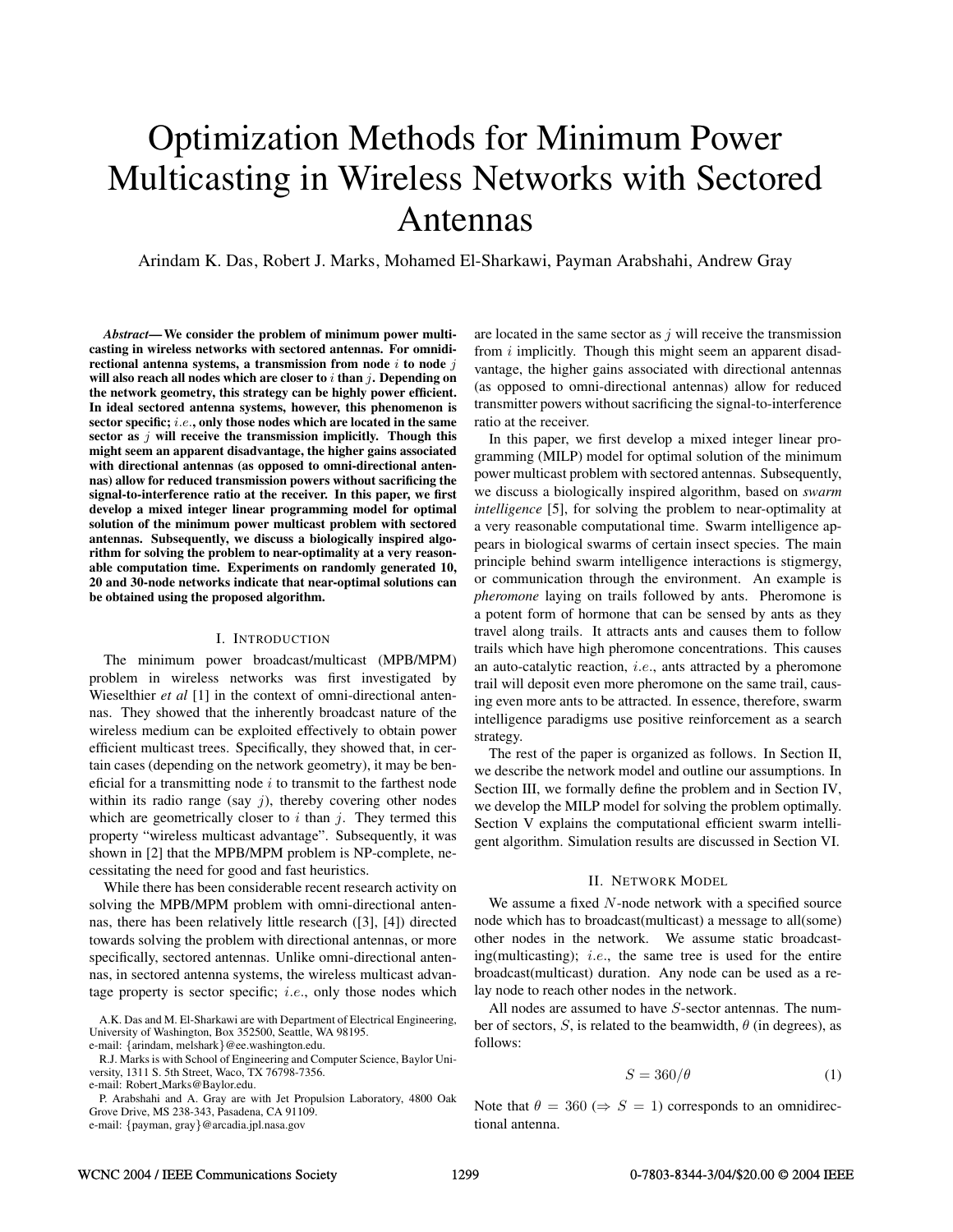We make several simplifying assumptions on the antenna properties. These are listed below:

- Each sector is assumed to span the angular region  $[(s -$ 1)360/ $\theta$ , (s)360/ $\theta$ ] in the 2-D plane, where  $1 \leq s \leq S$  is the sector number.
- We ignore sidelobe effects and assume that when sector s is switched on, 100% of the radiated power is confined within that sector, providing an uniform gain within the angular region spanned by the sector.
- We consider antennas with 100% efficiency. That is, we ignore any antenna power losses.

Several operating modes are possible in networks with directional antennas. These are: (a) *Directional transmit, directional receive* (DTxDRx) (b) *Directional transmit, omni-directional receive* (DTxODRx) (c) *Omni-directional transmit, directional receive* (ODTxDRx) and (d) *Omni-directional transmit, omnidirectional receive* (ODTxODRx). In this paper, we focus on the directional transmit, omni-directional receive (DTxODRx) operating mode.

Following our simplifying assumptions and DTxODRx operating mode, the transmitter power at  $i$  necessary to support the link  $(i \rightarrow j)$ ,  $P_{ij}$ , can be written to be proportional (accounting for link/antenna gains and other factors) to  $d_{ij}^{\alpha}/S$ , where  $d_{ij}$  is the Euclidean distance between nodes i and j. If  $(x_i, y_i)$  are the coordinates of node i and  $\alpha$  (typically in the range  $2 \leq \alpha \leq 4$ ) is the channel loss exponent,  $d_{ij}$  is given by:

$$
d_{ij} = [(x_i - x_j)^2 + (y_i - y_j)^2]^{1/2}
$$
 (2)

Without any loss of generality, we set the proportionality constant to be equal to 1 and therefore:

$$
\mathbf{P}_{ij} = d_{ij}^{\alpha} / S \tag{3}
$$

Finally, we assume that power expenditures due to signal reception and processing are negligible compared to signal transmission and hence the *cost* of a multicast tree is determined solely by the choice of transmitter powers.

#### III. PROBLEM STATEMENT

Let  $Y$  be a vector of node transmission powers, the element  $Y_i$  representing the total transmission power cost of node  $i$ . For an  $S$ -sector antenna,  $Y_i$  can be written as:

$$
Y_i = \sum_{s=1}^{S} Y_{i,s} \tag{4}
$$

where  $Y_{i,s}$  is the transmission power cost corresponding to sector s of node i. We assume that each node has a constraint on the maximum transmitter power it can use per sector, denoted by  $Y_{i,s}^{max}$ . That is:

$$
0 \le Y_{i,s} \le Y_{i,s}^{max} : \forall i \in \mathcal{N}
$$
 (5)

where N is the set of all nodes in the network and  $|N| = N$ .

Also, let  $\mathcal E$  the set of all directed edges<sup>1</sup> and  $\mathcal D$  the set of destination nodes,  $\mathcal{D} \subseteq \{ \mathcal{N} \setminus source \}$ . Let the cardinality of these sets be E and D respectively; *i.e.*,  $E = |\mathcal{E}|$  and  $D =$  $|\mathcal{D}|$ . Using the transmitter power constraint, the set of all edges,  $\mathcal{E}$ , is given by:

$$
\mathcal{E} = \{ (i \rightarrow j) : (i, j) \in \mathcal{N}, i \neq j, \mathbf{P}_{ij} \le Y_{i,s}^{max} \}
$$
 (6)

The third condition in the right hand side of (6) defines the set of nodes which are reachable by a direct transmission from any transmitting node depending on its maximum sector power constraint.



Fig. 1. Multicast illustration with a 3-sector antenna. Assume that the destination nodes are  $B$ ,  $C$  and  $D$ . Since  $C$  and  $D$  are located in the same sector, node A can simply transmit to  $D$ , covering node  $C$  implicitly. Whether this is the best strategy depends on whether  $P_{AC} + P_{CD} > P_{AD}$ . If the inequality is satisfied, a direct transmission to  $D$  is preferable over the multihop transmission  $A \to C, C \to D$ . We refer to the transmission  $A \to C$  as an *implicit transmission* and  $A \rightarrow D$  as an *actual transmission*. In this example, the transmitting node, A, needs to use two sectors (sectors 1 and 3) to reach all the destination nodes. The total transmission cost of node A is:  $Y_A = Y_{A,1} + Y_{A,3}$ , where  $Y_{A,1} = max(\mathbf{P}_{AC}, \mathbf{P}_{AD}) = \mathbf{P}_{AD}$  and  $Y_{A,3} = \mathbf{P}_{AB}$ . Since sector 2 is not used,  $Y_{A,2} = 0$ .

Note that a transmission from node  $i$  to node  $j$  would also be received by all nodes which are located within the same sector as  $j$  and are geometrically closer to  $i$  than  $j$ . For example, in Figure 1, nodes  $C$  and  $D$  are located in the same sector w.r.t node A and therefore the transmission  $A \rightarrow D$  would also be received by node C. Since no additional cost is required to reach node C, we refer to the transmission  $A \rightarrow C$  as an *implicit transmission* and  $A \rightarrow D$  as an *actual transmission*.

Let  $\{X_{ij} : (i \to j) \in \mathcal{E}\}\$  be a set of binary variables such that  $X_{ij} = 1$  if the transmission  $i \rightarrow j$  is used in the optimum tree and 0 otherwise. Also, let  $ne(i, s)$  be the set of neighbors of node  $i$  which are within radio range of  $i$  and are located within the same sector, s, w.r.t node i. For example, in Figure 1,  $ne(A, 1) = \{C, D\},\,ne(A, 2) = \{E\}$  and  $ne(A, 3) = \{B\}.$ Following our discussion in the previous paragraph, we can write:

$$
Y_{i,s} = \max_j \{ X_{ij} \mathbf{P}_{ij} : j \in ne(i,s) \}
$$
 (7)

where  $X_{ij} = 1$  if node j is reached from node i (actually or implicitly) and 0 otherwise.

For minimum power multicasting with sectored antennas, our objective function is:

$$
minimize \left(\sum_{i=1}^{N} Y_i\right) = minimize \left(\sum_{i=1}^{N} \sum_{s=1}^{S} Y_{i,s}\right) \tag{8}
$$

where  $Y_{i,s}$  is as defined in (7). The objective function, (8), has to be solved subject to the following constraints: (a) all destination nodes must be reached, either actually or implicitly, (b)

<sup>&</sup>lt;sup>1</sup>In this paper, we assume that all edges are directed. The notation  $(i \rightarrow j)$ will be used to denote a directed edge from node i to j. The notation  $(i, j)$  will be used to refer to the node pair.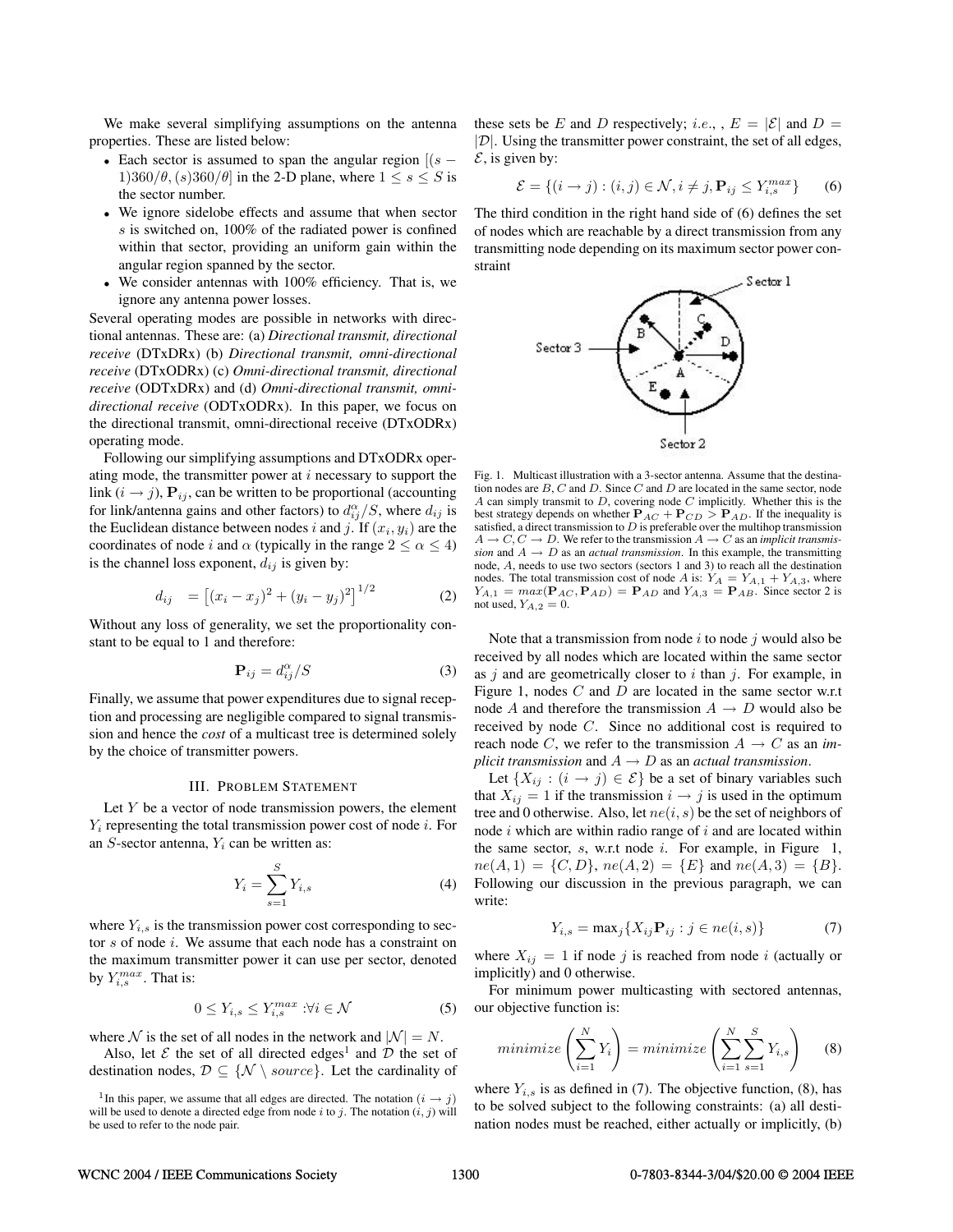the source node must reach at least one other node and (c) the tree must be *connected*; *i.e.*, there must be directed paths from the source to all destination nodes, possibly involving other intermediate nodes.

In the next section, we develop a mixed integer programming (MILP) model for optimal solution of the above optimization problem.

# IV. MILP MODEL

Let  ${F_{ij} : \forall (i \rightarrow j) \in \mathcal{E}}$  be a set of flow variables  $(F_{ij})$ represents the flow from node i to node j), with  $\mathcal E$  defined as in (6). The general multicast problem can be interpreted as a single-origin multiple-destination uncapacitated flow problem, with the source having  $D$  units of supply (no demand) and the destination nodes having one unit of demand each (see eqns. (9) to (11) below). For other nodes, the net in-flow must equal the net out-flow, since they serve only as relay nodes (see eqn. 12 below).



Fig. 2. Example multicast tree. Node 1 is the source. The shaded nodes are the destination nodes and the dashed line represents implicit transmissions. Assume that all nodes are equipped with a 3-sector antenna. Suppose that (a) nodes 2 and 5 are located in sector 3 w.r.t node 1 (b) node 3 is located in sector 1 w.r.t node 2 (c) node 4 is located in sector 3 w.r.t node 2 and (c) node 6 is located in sector 1 w.r.t node 5. The cost of the multicast tree is therefore:  $Y_{1,3} + Y_{2,1} + Y_{2,3} + Y_{5,1} = \mathbf{P}_{12} + \mathbf{P}_{23} + \mathbf{P}_{24} + \mathbf{P}_{56}.$ 

At a conceptual level, the flow model can be viewed as a token allocation scheme where the source node generates as many tokens as there are destination nodes and distributes them along the "most efficient" tree such that each destination node gets to keep one token each. For example, for the multicast tree in Figure 2, the flow variables are:  $F_{12} = F_{15} = 2, F_{23} = F_{24} = 1,$  $F_{56} = 1$ . All other flow variables are 0.

The supply and demand constraints discussed above can be expressed as the following *flow conservation equations* (see for example [7]):

$$
\sum_{j=1}^{N} F_{ij} = D; \ i = source, \ (i \rightarrow j) \in \mathcal{E} \tag{9}
$$

$$
\sum_{j=1}^{N} F_{ji} = 0; i = source, (i \rightarrow j) \in \mathcal{E}
$$
 (10)

$$
\sum_{j=1}^{N} F_{ji} - \sum_{j=1}^{N} F_{ij} = 1; \ \forall i \in \mathcal{D}, (i \to j) \in \mathcal{E}
$$
 (11)

$$
\sum_{j=1}^{N} F_{ji} - \sum_{j=1}^{N} F_{ij} = 0; \ \forall i \in \mathcal{R}, (i \to j) \in \mathcal{E}
$$
 (12)

where  $\mathcal{R} \stackrel{\triangle}{=} \mathcal{N} \setminus \{ \mathcal{D} \cup source \}$  is the set of all nodes other than the source or destinations. Note that (10) effectively constrains all flows directed into the source node to 0.

Having set up the flow equations, we now need to link the flow variables to the power variables,  $\{Y_{i,s} : i = 1, \cdots N; s = 1\}$  $1, \dots S$ . This is done in two stages. In the first stage (eqn. 13), we couple the flow variables and the indicator variables  $\{X_{ij}\}\$ and in the next stage (eqn. 14), we link the  $\{X_{ij}\}$  variables to the power variables. Recall from Section III that  $X_{ij} = 1$  if the edge  $(i \rightarrow j)$  appears in the optimum solution (either as an actual transmission or as an implicit transmission) and 0 otherwise. The set of constraints which couple the flow variables and the  $X_{ij}$  variables is:

$$
D \cdot X_{ij} - F_{ij} \ge 0; \ \forall (i \to j) \in \mathcal{E}
$$
 (13)

Note that (13) ensures that " $X_{ij} = 1$  if  $F_{ij} > 0$ ". For the multicast tree in Figure 2, the status of the  $X_{ij}$  variables are  $X_{12} = X_{15} = X_{23} = X_{24} = X_{56} = 1$ , the rest being equal to 0. The coefficient of  $X_{ij}$  in (13) is due to the fact that the maximum flow out of any node on a single link is equal to the number of destination nodes. Equation (13), however, leaves open the possibility of  $X_{ij}$  being equal to 1 for  $F_{ij} = 0$ . We show later that this possibility can be discounted since it would unnecessarily increase the cost of the optimum solution. It should also be noted that the smallest integer value of  $X_{ij}$ which satisfies (13) for any nonzero flow out of node  $i$  (*i.e.*, if  $\sum_j X_{ij} \ge 1$ ) is 1. Consequently, we can simply define the  $X_{ij}$ 's to be integers, instead of explicitly declaring them to be binary variables.

Next, we write down constraints linking the  $X_{ij}$  variables and the power variables. As discussed in Section III (see eqn. 7), the cost of spanning in multiple nodes, located within the same sector, from node  $i$  is simply the cost incurred in reaching the farthest node. This condition is expressed as:

$$
Y_{i,s} - \mathbf{P}_{ij} X_{ij} \ge 0; \ \forall i \in \mathcal{N}, \forall j \in ne(i,s) \tag{14}
$$

 $\sum_j F_{ij} = 0$ , setting  $X_{ij} = 1$  would result in a positive value It is now clear that, if there is no flow out of node  $i$  (*i.e.*, for  $Y_i$  and thereby unnecessarily increase the cost of the optimal solution.

Next, consider the case when there are multiple flows out of node *i*, *i.e.*,  $\sum_{j} F_{ij} > 1$ . Suppose  $j^* \in ne(i, s)$  is the node such that  $\hat{Y}_{i,s} = \mathbf{P}_{ij} * X_{ij} * = \max_j (\mathbf{P}_{ij} X_{ij} : j \in ne(i, s))$  is part of the optimal solution. In this case, setting  $X_{ij} = 1$ ,  $j \neq j^*$ , would not affect the cost of the optimal solution if **P**<sub>ij</sub>X<sub>ij</sub> ≤ **P**<sub>ij<sup>∗</sup>X<sub>ij<sup>∗</sup></sub>. If, however,  $P_{ij}X_{ij} > P_{ij} * X_{ij} *$ , this</sub> solution cannot be optimal since it can easily be improved by setting  $X_{ij} = 0$ .

The final set of constraints express the integrality of the  $X_{ij}$ variables and non-negativity of the  $F_{ij}$  and  $Y_{i,s}$  variables.

$$
X_{ij} \ge 0, \text{ integer}; \ \forall (i \to j) \in \mathcal{E} \tag{15}
$$

$$
F_{ij} \ge 0; \ \forall (i \to j) \in \mathcal{E} \tag{16}
$$

$$
0 \le Y_{i,s} \le Y_{i,s}^{max}; \ \forall i \in \mathcal{N}, s = 1, 2, \cdots S \tag{17}
$$

To summarize, solving the objective function (8), subject to constraints (9) to (17) solves the minimum power multicast problem in wireless networks with sectored antennas. The number of integer variables in the MILP model is equal to  $E$ while the number of continuous variables is equal to  $E + SN$ .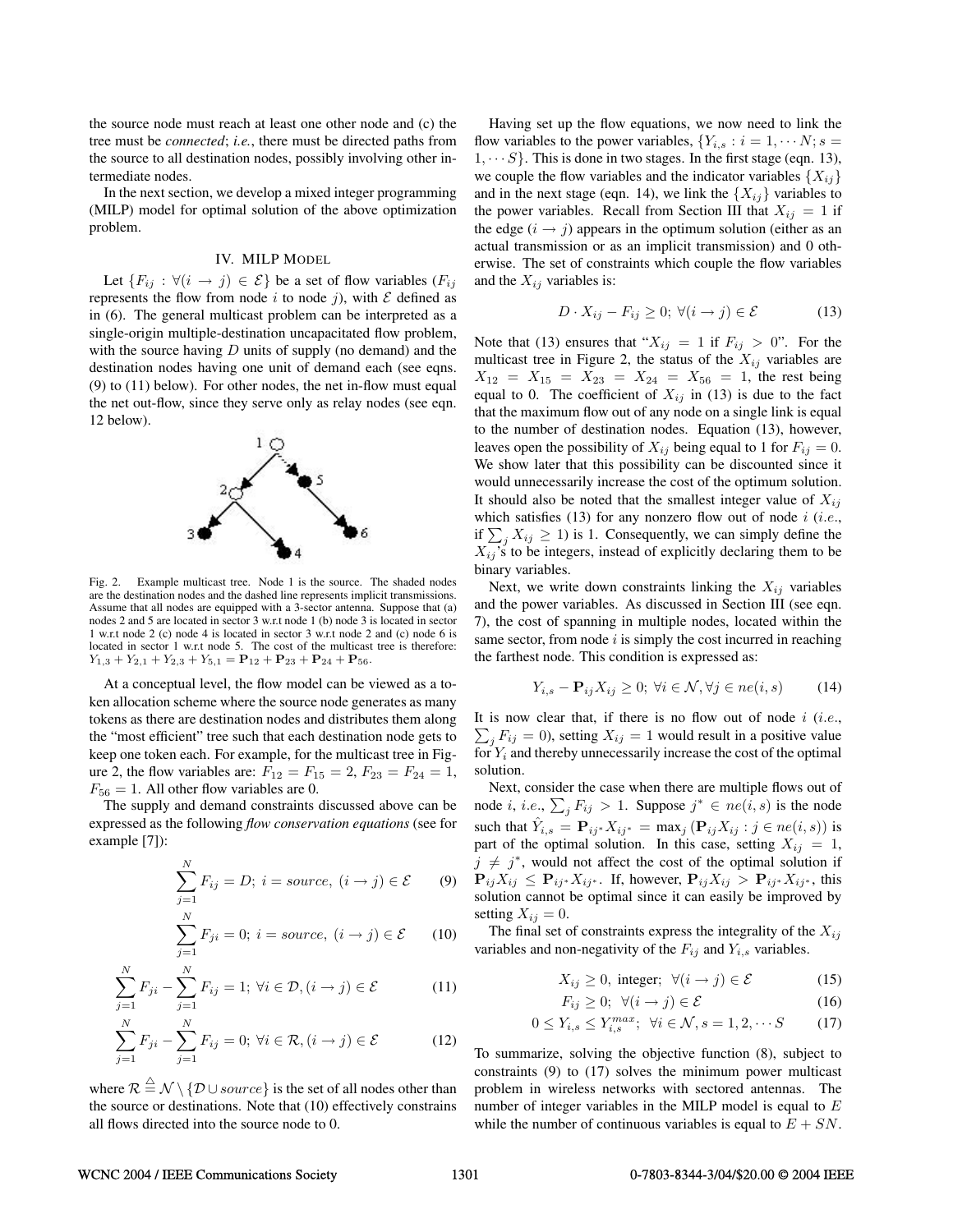The number of constraints is approximately on the order of  $E + N(1 + S)$ .

We are currently using the model to benchmark the performance of heuristic algorithms on small and medium size networks. Research is under way to develop fast approximation algorithms based on the model.

In the following section, we describe an *ant colony system* (ACS) approach to solving the MILP optimization problem. ACS algorithms, first proposed by Dorigo and Gambardella [6] for solving the travelling salesman problem, have their roots in the foraging behavior of ants and, in essence, are positive reinforcement intelligent search strategies.

# V. ACS OPTIMIZATION APPROACH

We start out by establishing the following notation.

## *A. Notation*

- $t =$  time index
- $t^{max}$  $=$  maximum time index
- $N_A$  = number of Type-A ants
- $N_B$  = number of Type-B ants
- $\tau^{min}$  = minimum pheromone level
- $\tau^{max}$  = maximum pheromone level
- $\tau_{ii}(t)$  = pheromone level on edge  $(i \rightarrow j)$  at time t,  $\tau^{min} \leq \tau_{ij}(t) \leq \tau^{max}$
- $\eta_{ij}$  = local visibility of node j from node  $i \stackrel{\triangle}{=} 1/\mathbf{P}_{ij}$
- $\beta_A$  = tunable parameter to control  $\eta_{ij}$  for Type-A ants,  $0 < \beta_A \leq 1$
- $\beta_B$  = tunable parameter to control  $\eta_{ij}$  for Type-B ants,  $0 < \beta_B < \beta_A \leq 1$
- $T_m(t)$  = tree developed by ant m at time t
- $C_m(t)$  = the cost of  $T_m(t)$
- $\rho$  = pheromone decay coefficient,  $\rho \in (0, 1]$
- $q$  = uniformly distributed random variable over the interval [0,1]
- $q_0$  = tunable parameter,  $q_0 \in [0, 1]$

At time  $t = 0$ , the pheromone level on all edges is initialized to  $\tau^{min}$ ; *i.e.*,

$$
\tau_{ij}(0) = \tau^{min} : \forall (i \to j) \in \mathcal{E}
$$
 (18)

### *B. Tree building by an ant*

Tree building<sup>2</sup> is an iterative process which starts with a transmission from the source and continues till all the intended destination nodes are reached (*i.e.*, when  $D \subseteq \mathbf{NR}^{0:k}$ ). The iteration converges in *at most*  $N - 1$  iterations (*i.e.*,  $k \le N - 1$ ). It should be noted that, because of the inherently broadcast nature of the wireless medium, the number of iterations can range from as few as 1 (this will be the case if all destination nodes are located within the same sector and are within direct radio range of the source) to  $N - 1$  (e.g., if exactly one new node is reached during each iteration and the last edge chosen reaches a destination node). Before explaining the tree-building process, we define the following additional parameters:

$$
k = \text{transmission step number}
$$

- $\mathbf{NR}^k$  = set of new nodes reached at transmission step k  $(NR^0 = [source])$
- $\mathbf{NR}^{0:k}$  = set of all nodes reached till transmission step k  $\stackrel{\triangle}{=} \bigcup_{x=0}^k \mathbf{NR}^x$
- **NNR**<sup>k</sup> = set of all nodes *not reached* till transmission step k  $\stackrel{\triangle}{=} \mathcal{N} \setminus \mathbf{NR}^{0:k}$

Node *i* is said to be newly reached at step  $k$  if  $i \in \mathbf{NR}^k$  but  $i \notin \mathbf{NR}^{0:k-1}.$ 

In general, at any transmission step  $k$  ( $k \ge 1$ ), an ant m can travel *from* any node which has been reached till step  $k - 1$ , *to* any node which has not yet been reached till step  $k - 1$ . The set of possible edges to choose from,  $edge\_list_m^k$ , is therefore given by:

$$
edgeList_m^k = \{ (i \to j) : i \in \mathbf{NR}^{0:k-1}, j \in \mathbf{NNR}^{k-1}, \quad (i \to j) \in \mathcal{E} \}
$$
(19)

where  $\mathcal E$  is as defined in (6). The decision rule governing which edge is chosen at step k of the tree building process is *pseudorandom-proportional*, as described in Figure 3. Starting with  $k = 0$ , this decision rule is executed till all the intended destination nodes are reached. It can be easily seen from Figure 3 that the worst case complexity of the tree-building procedure is on the order of  $O(N^2)$ .

It can be seen from Figure 3 that edges are chosen either deterministically or probabilistically. The extent to which probabilistic decisions are made is controlled by the tunable parameter  $q_0$ . Probabilistic edge selection is used for efficient exploration of the search space. In our simulations, we varied  $q_0$  with  $t$  so that decision making is predominantly probabilistic during the initial stages of the algorithm and mostly deterministic during the latter stages. This is discussed in Section VI.

The factors which determine the desirability of choosing an edge  $(i, j)$  at iteration k and time t are:

• local visibility of node  $j$  from  $i$ , scaled exponentially by the parameter  $\beta_A$  or  $\beta_B$ , depending on the type of ant. Higher the local visibility, higher the desirability of choosing that edge. The degree of desirability can be varied by properly selecting  $\beta_A$  and  $\beta_B$ , as explained subsequently.

• pheromone level,  $\tau_{ij}(t)$ , on the edge at time t. Since edges which are part of better solutions are positively reinforced<sup>3</sup>, presence of a high pheromone level on an edge is used to boost the desirability of choosing that edge. A very high pheromone level on any edge, therefore, makes it much more probable for that edge to be included in the final tree.

We now explain how the degree of desirability of choosing an edge can be controlled by varying the parameters  $\beta_A$  and  $\beta_B$ . Consider an arbitrary 4-node network. Suppose we have one Type-A and one Type-B ant at node 1. Assume that the local visibilities of nodes 2, 3 and 4 from 1 are given by:  $\eta_{12}$  = 0.5,  $\eta_{13} = 1.5$ ,  $\eta_{14} = 2.0$ . Let  $\tau_{12}(t) = \tau_{13}(t) = \tau_{14}(t) = 1$ . Choosing  $\beta_A = 1$  and  $\beta_B = 0.1$ , the probabilities  $\{a_{ij}\}\$  (see eqn. 20) for the two types of ants are as follows:

<sup>&</sup>lt;sup>2</sup>In keeping with swarm intelligence terminology, we will refer to the treebuilding agents as ants.

<sup>&</sup>lt;sup>3</sup>At any time t, the pheromone level on the edge  $(i, j)$ ,  $\tau_{ij}(t)$ , reflects the cumulative knowledge acquired by the ants till time  $t - 1$  on the desirability of moving to node  $i$  from node  $i$ .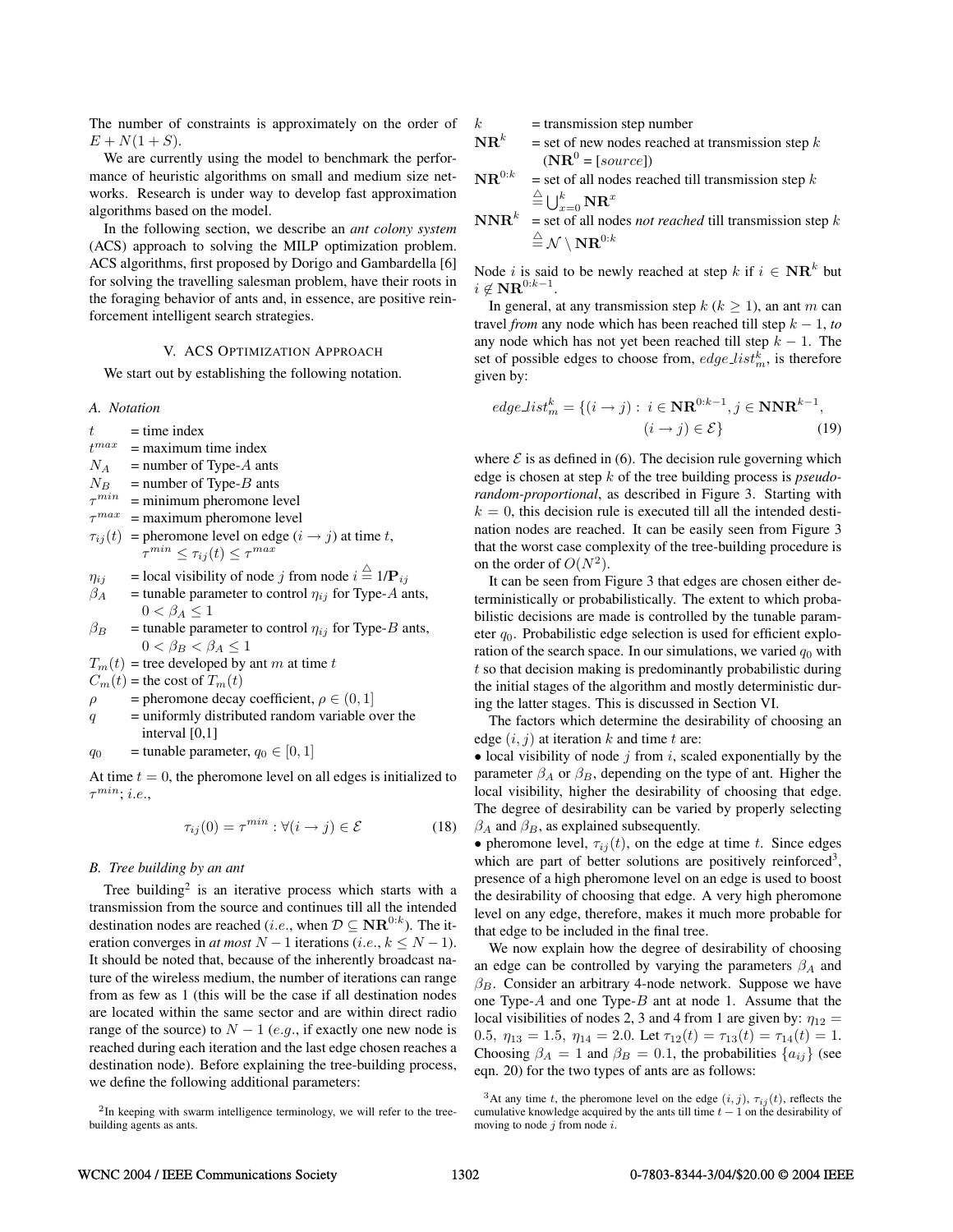1. Prepare a list of candidate edges to choose from,  $edge\_list_m^k$ .

2. Randomly choose a transmitting node from the set of possible transmitters in *edge list*<sup>k</sup><sub>m</sub>. Let the transmitting node be  $f^k$ . 3. Let  $\mathbf{A}^{k,m} = \{a_{ij} : i = f_k, (i \rightarrow j) \in edge\_list_m^k\}$  be the decision

matrix based on which ant  $m$  makes its decision for selecting an edge at step k. The probabilities  $\{a_{ij}\}$  are computed as follows:

$$
a_{ij} = \begin{cases} \frac{[\tau_{ij}(t)][n_{ij}]^{\beta_A}}{\sum_x [\tau_{ix}(t)][n_{ix}]^{\beta_B}}, & i = f^k, \quad \text{Type-}A \text{ and } \\ \frac{[\tau_{ij}(t)][n_{ij}]^{\beta_B}}{\sum_x [\tau_{ix}(t)][n_{ix}]^{\beta_B}}, & i = f^k, \quad \text{Type-}B \text{ and } \end{cases} \tag{20}
$$

where  $(f^k \to x) \in edge\_list_m^k$ .

4. Sample  $q$  from a uniform distribution over [0,1].

5. **if** $(q < q_0)$  /\* Deterministic decision making \*/

Choose the strongest edge,  $(f^k, t^k)$ , from  $\mathbf{A}^{k,m}$ .

$$
(f^k, t^k) = \operatorname{argmax}_{i,j} \{a_{ij}\}
$$
 (21)

- **else** /\* *Explore. Probabilistic decision making*. \*/ Choose an edge  $(f^k, t^k)$  from  $\mathbf{A}^{k,m}$  probabilistically, e.g., using a roulette-wheel type mechanism. **end if**
- 6. Set  $\mathbf{NR}^k = \{t^k\}$ . If other nodes, located within the same sector as  $t<sup>k</sup>$ , are reached implicitly (see Figure 1 for illustration), include them in  $\mathbf{NR}^k$ .

7. Update the sets:

$$
\mathbf{NR}^{0:k} \leftarrow \mathbf{NR}^{0:k-1} \bigcup \mathbf{NR}^k
$$
 (22)

$$
\mathbf{NNR}^k \leftarrow \mathcal{N} \setminus \mathbf{NR}^{0:k} \tag{23}
$$

8. **Stop** if all destination nodes are reached (*i.e.*, if  $D \subseteq \mathbf{NR}^{0:k}$ ). Otherwise, increment  $k (k \leftarrow k + 1)$  and repeat steps 1-7.

• Type-A: 
$$
a_{12} = 0.11, a_{13} = 0.33, a_{14} = 0.56
$$

• Type-*B*: 
$$
a_{12} = 0.31, a_{13} = 0.34, a_{14} = 0.35
$$

Clearly, if both the ants are following their exploratory regimen (see Step 5 in Figure 3), while the Type-A ant will choose the edge  $1 \rightarrow 4$  (note that node 4 is closest to node 1 since  $\eta_{ij} = 1/\mathbf{P}_{ij}$  ) 56% of the time, the Type-B ant has almost equal chances of selecting any of the three edges. Type-B ants, therefore, can select their edges by looking deeper into the network, as opposed to Type-A ants which are *mostly greedy* and tend to choose nearby nodes. Because of this reason, we will refer to Type-A ants as *narrow-vision* ants and Type-B ants as *widevision* ants. It may be noted that the wide-vision ants, because of their ability to make decisions by looking deeper into the network, are better suited for exploiting the broadcast nature of the wireless medium than the narrow-vision ants.

A high level description of the ACS algorithm is provided in Figure 4. For a multicast application, the tree generated using the edge-selection criterion in Figure 3 can have a lot of *redundant* edges. An edge,  $(i \rightarrow j)$ , is deemed to be redundant if j itself is not a destination node or none of the descendants of  $i$  is a destination node. Given a directed graph, G, the *descendants* of node i, denoted by  $de(i)$ , is defined as the set of nodes,  $\{j\}$ ,

- 1. Set  $t = 0$ .
- 2. Set  $\tau_{ii}(0) = \tau^{min} : \forall (i \rightarrow j) \in \mathcal{E}$ .
- 3. Let  $T^{best}$  be the tree grown by the global best ant and  $Y^{best}$  its cost.
- 4. Let  $T^{best}(t)$  be the best tree grown by any ant during iteration t and  $Y^{best}(t)$  its cost.

5. while( $t < t^{max}$ )

**for**( $m = 1: N_A + N_B$ ) /\* ant number \*/ /\* *Tree building depends on whether the ant is Type A or B* \*/ • Build the tree  $T_m(t)$ ; /\* See Figure 3 \*/ /\* prune(T, D) *is a function which takes as input a tree* T *and the destination set,* D, *and outputs the pruned tree* \*/

•  $T_m(t) \leftarrow prune(T_m(t), \mathcal{D});$ 

• Compute the cost  $C_m(t)$  of  $T_m(t)$ ; /\* See Figure 2 \*/

$$
/*
$$
 *Pheromone update*  $*/$ 

• for all 
$$
(i \rightarrow j) \in T_m(t)
$$

$$
\tau_{ij}(t) \leftarrow \rho/C_m(t) + (1 - \rho)\tau_{ij}(t) \tag{24}
$$

**end for**

/\* *Pheromone thresholding*

• for all  $(i \rightarrow j) \in T_m(i)$ 

$$
\tau_{ij}(t) = \begin{cases}\n\tau_{max}^{min} & \text{if } \tau_{ij}(t) < \tau_{max}^{min} \\
\tau_{max} & \text{if } \tau_{ij}(t) > \tau_{max}\n\end{cases}
$$
\n(25)

**end for**

end for  
\n
$$
\text{if}(t == 0)
$$
\n
$$
T^{best} \leftarrow T^{best}(t), Y^{best} \leftarrow Y^{best}(t);
$$
\nelse  
\n
$$
\text{if}(Y^{best}(t) < Y^{best})
$$
\n
$$
T^{best} \leftarrow T^{best}(t), Y^{best} \leftarrow Y^{best}(t);
$$
\nend if  
\nend if  
\n
$$
f^* \text{Increment } t * f
$$
\n•  $t \leftarrow t + 1;$ \nend while  
\n6. Print  $T^{best}$  and  $Y^{best}$ .

Fig. 4. High level description of the ACS algorithm.

such that there is a path from i to all nodes in  $\{j\}$ . That is,

$$
de(i) \stackrel{\triangle}{=} \{ j \mid i \mapsto j \text{ but not } j \mapsto i \}
$$

where  $(i \mapsto j)$  is a directed path from node i to node j. A pruning operation is therefore necessary to eliminate all redundant edges.

We now discuss the edge-reinforcement mechanism in Figure 4. At a given time instant  $t$ , ant  $m$  reinforces the pheromone levels on all directed edges in the pruned tree  $T_m(t)$  (see Step 5 in Figure 4). This process is executed by all ants. The reinforcement amount is partly proportional to the cost of the tree,  $C_m(t)$  (24). Better the solution, the higher is the reinforcement amount. The role of the pheromone decay coefficient,  $\rho$ , is to prevent stagnation in the search process, a situation where all or most of the ants end up choosing the same set of edges and hence generating identical trees. After reinforcement, the pheromone levels are thresholded between  $\tau^{min}$  and  $\tau^{max}$  (25).

Fig. 3. *Pseudo-random-proportional* edge selection criterion at any iteration  $k$  of the tree building process by ant  $m$ . Note from eqn. (20) that the edgeselection criterion is dependent on the time instant  $t$  through the pheromone level parameters  $\tau_{ij}(t)$ .